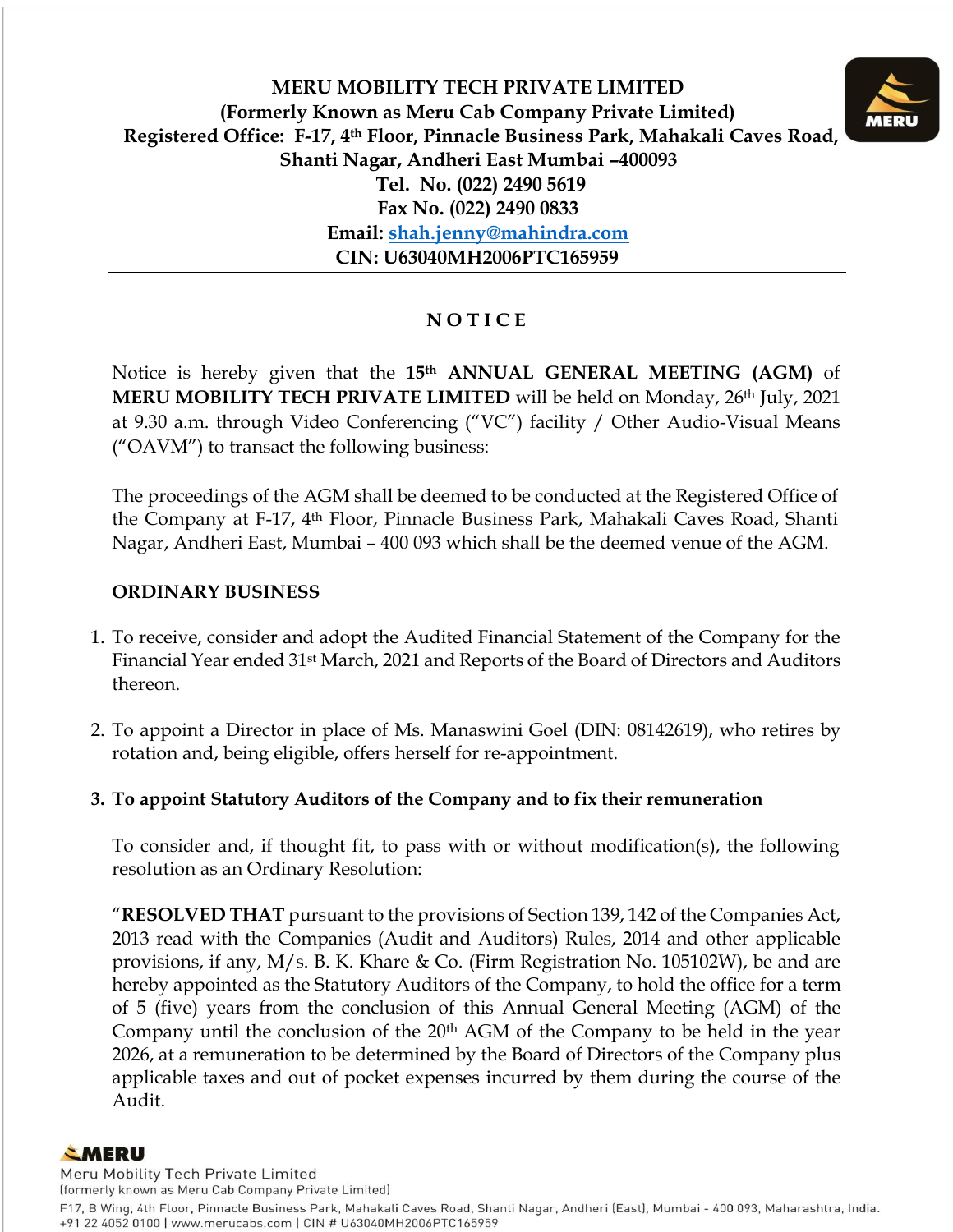

#### **SPECIAL BUSINESS**

#### **4. To appoint Ms. Suman Mishra (DIN: 06727958) as a Director of the Company**

To consider and, if thought fit, to pass with or without modification(s), the following resolution as an Ordinary Resolution:

**"RESOLVED** THAT Ms. Suman Mishra (DIN: 06727958) who was appointed as an Additional Director with effect from 14th April, 2021, on the Board of the Company pursuant to provisions of section 161 of the Companies Act, 2013 and who holds office up to the date of this Annual General Meeting of the Company and in respect of whom the Company has received a Notice in writing from a Member under section 160 of the Companies Act, 2013 proposing her candidature for the office of Director of the Company, be appointed as a Director of the Company, liable to retire by rotation."

#### **NOTES:**

- A. In view of the present COVID-19 pandemic, the Ministry of Corporate Affairs ("MCA") has vide its circulars dated January 13, 2021 and May 5, 2020 read together with circulars dated April 8, 2020 and April 13, 2020 (collectively referred to as "MCA Circulars") permitted convening the Annual General Meeting through VC/OAVM, without the physical presence of the members at a common venue. In accordance with the MCA Circulars and provisions of the Companies Act, 2013 ('the Act'), the AGM of the Company is being held through VC/OAVM.
- B. Pursuant to the provisions of the Companies Act, 2013, generally, a Member entitled to attend and vote at the AGM is entitled to appoint a Proxy to attend and vote on his/her behalf and the Proxy need not be a Member of the Company. In line with the MCA

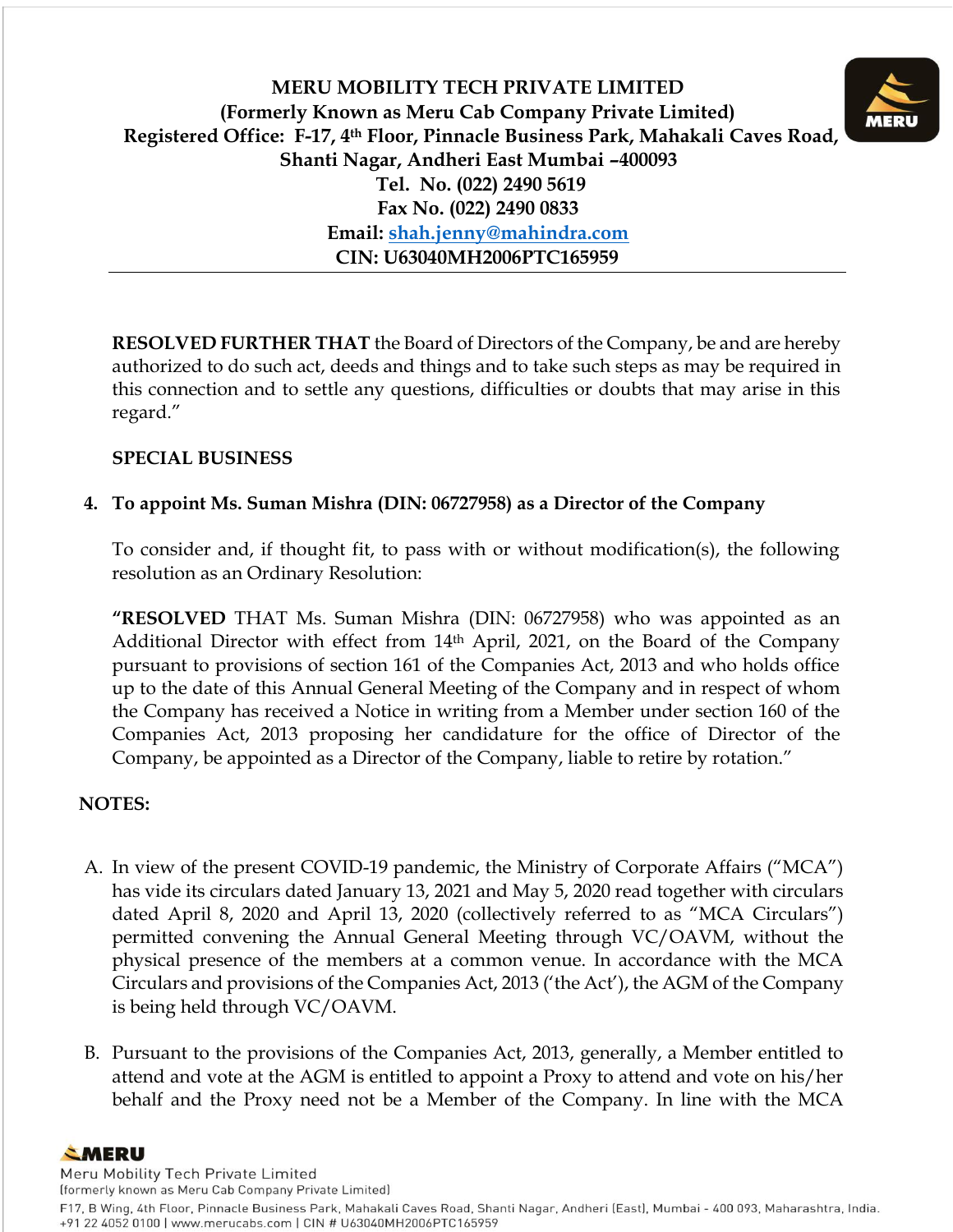Circulars, the facility to appoint proxy to attend and cast vote for the members is not available for this AGM as it is being held through Video Conferencing. However, the Corporate members are entitled to appoint authorized representatives to attend the AGM through VC and participate thereat and cast their votes at the AGM. Corporate members intending to attend the meeting through their authorized representatives are requested to email to shah.jenny@mahindra.com, a certified copy of the Board Resolution authorizing their representative to attend and vote on their behalf at the Meeting.

- C. In accordance with the Secretarial Standard-2 on General Meetings issued by the Institute of Company Secretaries of India ("ICSI") read with Clarification/Guidance on applicability of Secretarial Standards - 1 and 2 dated 15<sup>th</sup> April, 2020 issued by the ICSI, the proceedings of the AGM shall be deemed to be conducted at the Registered Office of the Company which shall be the deemed venue of the AGM.
- D. The Members can join the AGM through VC 15 minutes before and after the scheduled time of the commencement of the Meeting by following the procedure mentioned in this Notice. The facility of participation at the AGM through VC will be made available to all the members of the Company.
- E. An Explanatory Statement pursuant to section 102 of the Companies Act, 2013 in respect of item no. 4 of the notice dated 10<sup>th</sup> May, 2021 is annexed hereto. Further, additional information pertaining to item no. 2 and 3 is annexed hereto.
- F. A member shall be entitled to attend and vote either by show of hands, if the Chairman allows or by sending their assent/dissent via email parikh.jignesh@mahindra.com ("Designated email ID") with copy marked (cc) to shah.jenny@mahindra.com, in case a poll is demanded.
- G. The Company's Registrar and Transfer Agents for its share registry work (Electronic) are Bigshare Services Pvt Ltd, E -2/3, Ansa Industrial Estate, Saki Vihar Road, Sakinaka, Andheri (East), Mumbai-400 072.
- H. Details of Director seeking re-appointment at the 15th Annual General Meeting in pursuance of provisions of the Companies Act, 2013 and as per Secretarial Standards are

**SMERU** 

Meru Mobility Tech Private Limited (formerly known as Meru Cab Company Private Limited) F17, B Wing, 4th Floor, Pinnacle Business Park, Mahakali Caves Road, Shanti Nagar, Andheri (East), Mumbai - 400 093, Maharashtra, India. +91 22 4052 0100 | www.merucabs.com | CIN # U63040MH2006PTC165959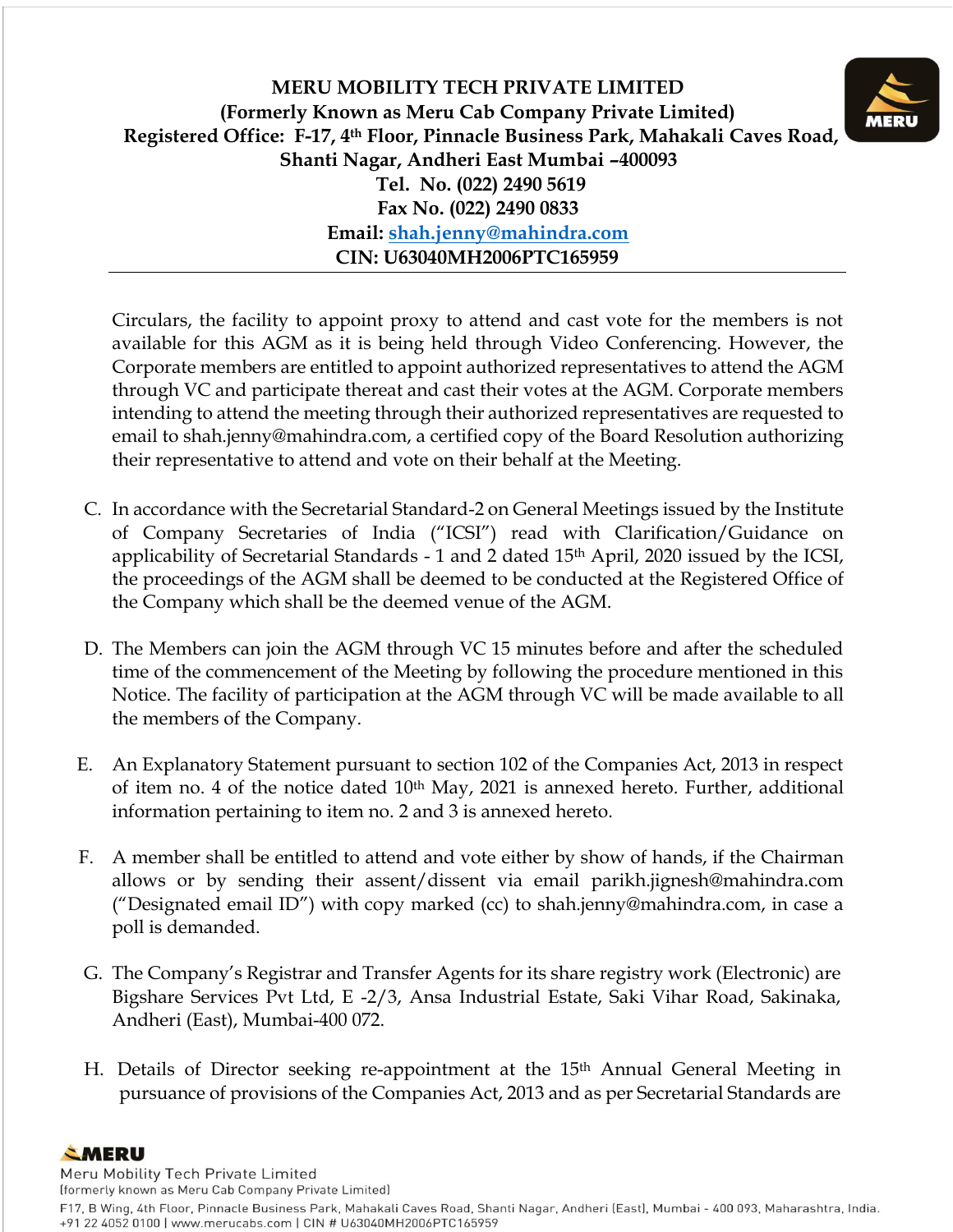

- I. The Register of Directors and Key Managerial Personnel and their shareholding maintained under Section 170 of the Act, the Register of Contracts or Arrangements in which the directors are interested, maintained under Section 189 of the Act and other documents required to be kept open for inspection will be available electronically for inspection by the members during the AGM. Members seeking to inspect the registers during AGM or inspect documents can send an email to shah.jenny@mahindra.com
- J. Members seeking any information with regard to the accounts or any matter to be placed at the AGM, are requested to write to the Company through their registered email IDs on shah.jenny@mahindra.com any time before and during the meeting.
- K. Members attending the AGM through VC shall be counted for the purpose of reckoning the quorum under Section 103 of the Act.
- L. Since the AGM will be held through VC, the Route Map is not annexed in this Notice.
- M. Members are requested to accord their consent pursuant to section 101 of the Companies Act, 2013, for holding this AGM at a shorter notice. The form for providing the same is enclosed.
- N. Instructions for members for attending the AGM through VC are as under:
- a. Members can join the Meeting by clicking on the link provided in the email containing this notice convening the AGM of the Shareholders.

**SMERU** Meru Mobility Tech Private Limited

(formerly known as Meru Cab Company Private Limited)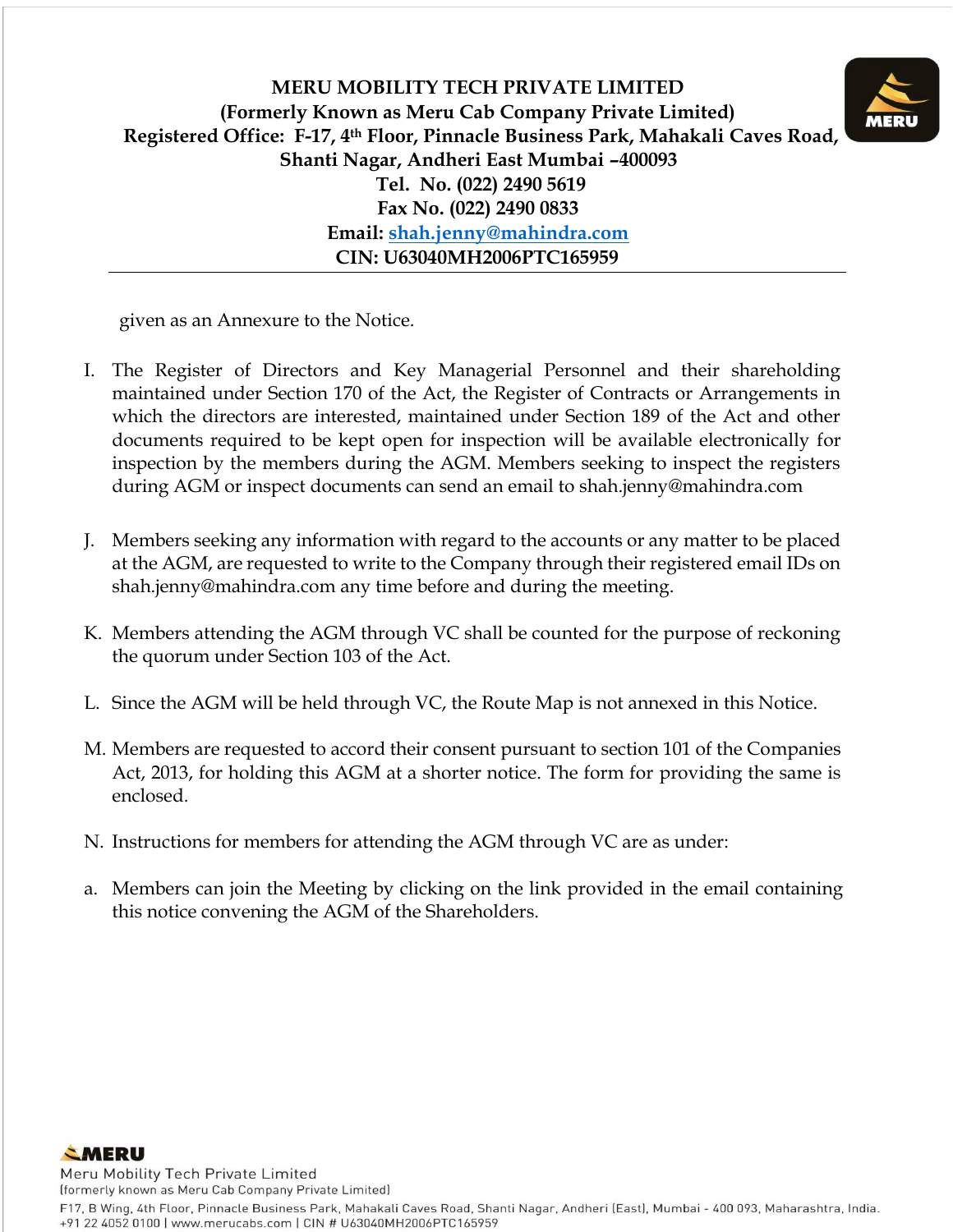b. Members who need IT assistance before or during the AGM can contact Mr. Rakesh Wagh on 91-99876 63246 or Mr. Vinay Vaishya on 91-99671 50220.

**For and on behalf of Board**

**Kannan Chakravarthy Chairman DIN: 08021737**

**Place**: Mumbai **Date**: 10th May, 2021

#### **Registered Office**:

F-17, 4th Floor, Pinnacle Business Park, Mahakali Caves Road, Shanti Nagar, Andheri (E), Mumbai – 400 093. CIN: U63040MH2006PTC165959 Email Id: shah.jenn[y@mahindra.com](mailto:mayekar.shweta@mahindra.com) Tel. +91 22 2490 5619 Fax: +91 22 2490 0833

**SMERU** Meru Mobility Tech Private Limited

(formerly known as Meru Cab Company Private Limited)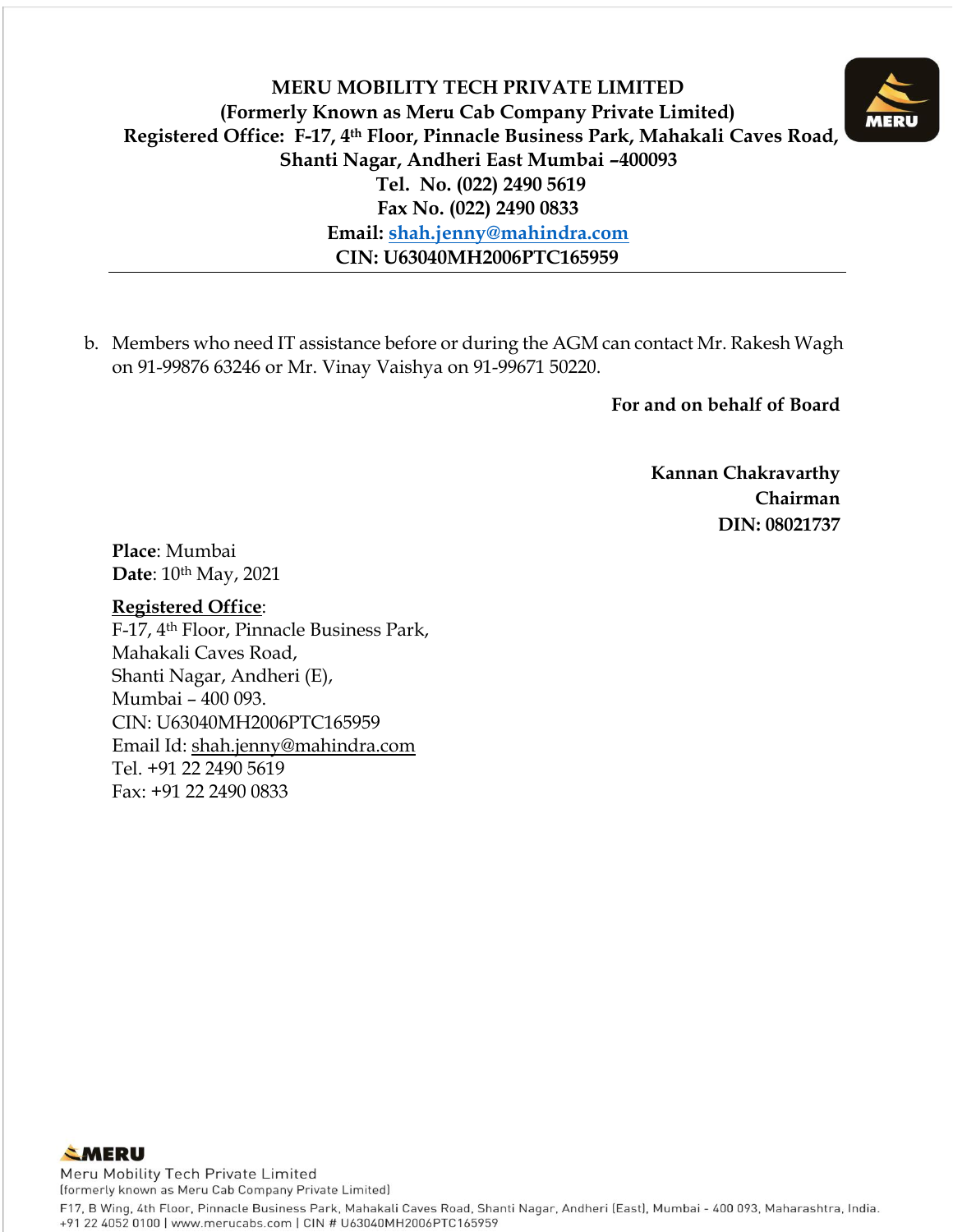

#### **ADDITIONAL INFORMATION WITH RESPECT TO ITEM NO. 2 & 3**

==============================================================

#### **Details of Director seeking re-appointment at the 15th Annual General Meeting in pursuance of provisions of the Companies Act, 2013**

#### **ITEM NO. 2**

Ms. Manaswini Goel (DIN: 08142619), Director, being eligible, has offered herself for reappointment at the 15<sup>th</sup> Annual General Meeting of the Company.

The following additional information, as required under Secretarial Standard for General Meeting, is provided in respect of Ms. Manaswini Goel (DIN: 08142619):

| Age            | 44 years                                                                                                                                                                                                                                                                                                                                                                                                                                                                       |
|----------------|--------------------------------------------------------------------------------------------------------------------------------------------------------------------------------------------------------------------------------------------------------------------------------------------------------------------------------------------------------------------------------------------------------------------------------------------------------------------------------|
| Qualifications | B.Com., Associate of the Institute of Chartered<br>Accountants of India (ICAI) and the Institute of Chartered                                                                                                                                                                                                                                                                                                                                                                  |
|                | Accountants of England & Wales (ICAEW)                                                                                                                                                                                                                                                                                                                                                                                                                                         |
| Experience     | Ms. Manaswini Goel is currently Treasurer of Mahindra<br>& Mahindra Financial Services Limited, since January<br>2021, responsible for fund raising, investment portfolio,<br>banking & cash management, ratings, asset liability<br>management & treasury compliance for the NBFC.                                                                                                                                                                                            |
|                | Prior to the current role, she was at Mahindra & Mahindra<br>Limited - Group Corporate Finance function, where she<br>was responsible for Treasury & Banking Relatioships for<br>M&M and Treasury & Banking Relatioship Advisory for<br>Mahindra Group. As a part of her role, she oversaw short<br>term borrowings, setting up of fund & non-fund based<br>facilities, forex and interest rate risk management, cash<br>management and surplus fund investments. She has keen |



Meru Mobility Tech Private Limited

(formerly known as Meru Cab Company Private Limited)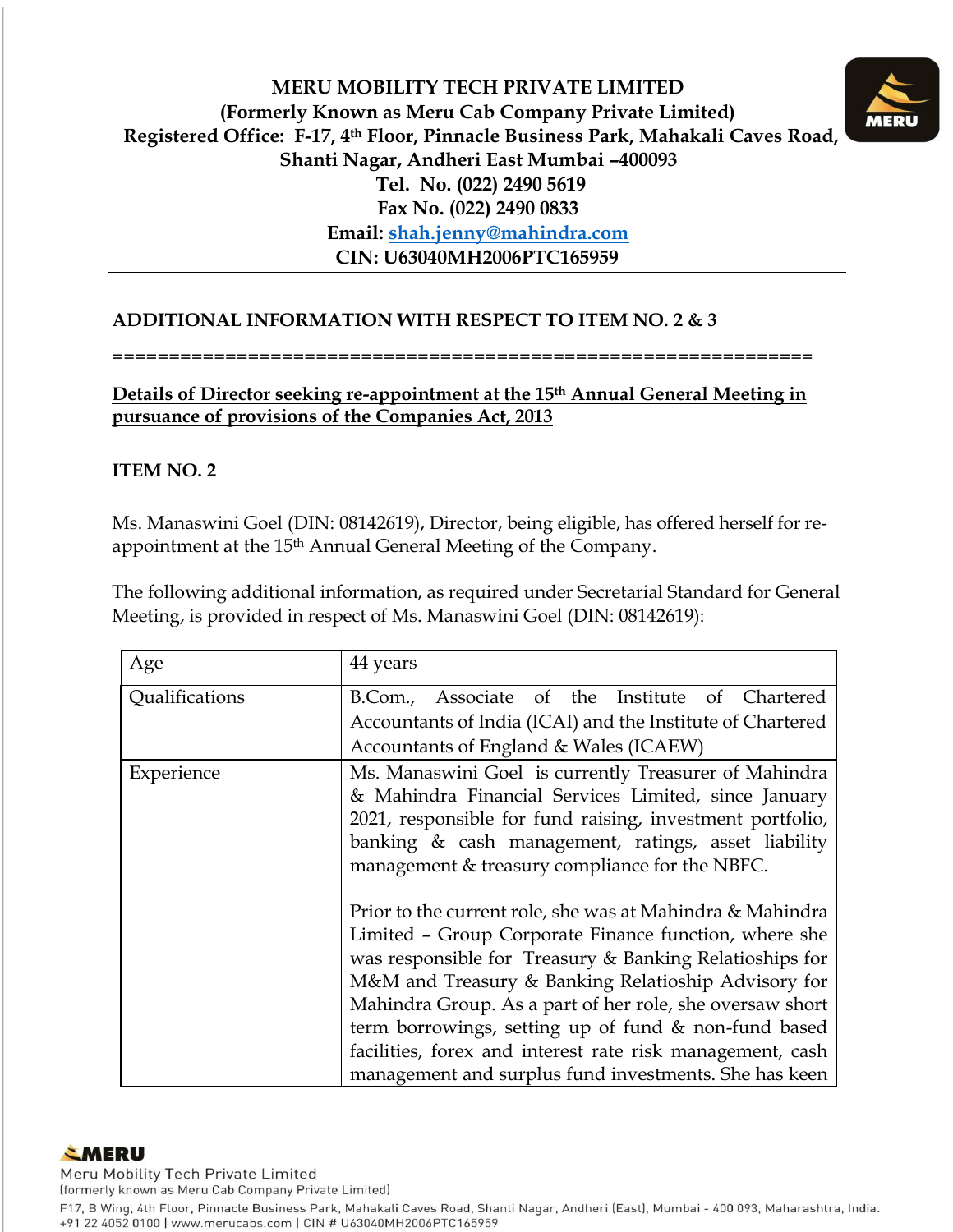|                                                                                                                                                                                                | interest in Fintech and emerging technology trends in<br>Treasury.                                                                                                                                                                                                                                                                                                                                                                                                                                                                                                                                                                                                                                                                                                                                                                                                                                                             |
|------------------------------------------------------------------------------------------------------------------------------------------------------------------------------------------------|--------------------------------------------------------------------------------------------------------------------------------------------------------------------------------------------------------------------------------------------------------------------------------------------------------------------------------------------------------------------------------------------------------------------------------------------------------------------------------------------------------------------------------------------------------------------------------------------------------------------------------------------------------------------------------------------------------------------------------------------------------------------------------------------------------------------------------------------------------------------------------------------------------------------------------|
|                                                                                                                                                                                                | She has close to 16 years of experience prior to joining<br>Mahindra Group, including 14 years with the treasury<br>function at Housing Development Finance Corporation<br>Limited (HDFC), the largest mortgage finance institution<br>of India. She started her career at National Housing Bank<br>(NHB), New Delhi, where she was a part of the team which<br>concluded the first ever issue of Mortgage backed<br>securitization in India. She joined HDFC in 2001 and over<br>the years worked in myriad functions in Treasury notably<br>balance sheet risk management including ALM, foreign<br>exchange and interest rate derivatives, borrowings and<br>backed securitization<br>(MBS).<br>She<br>mortgage<br>was<br>instrumental in setting up the dealing room of HDFC and<br>was heading the Financial Risk Management & ALM<br>vertical of the treasury.<br>She was selected in the CFO India's Annual CFO100 Roll |
|                                                                                                                                                                                                | of Honour in 2017.                                                                                                                                                                                                                                                                                                                                                                                                                                                                                                                                                                                                                                                                                                                                                                                                                                                                                                             |
| Terms & conditions of<br>appointment or re-<br>appointment (along with<br>details of remuneration<br>sought to be paid and<br>the remuneration last<br>drawn by such person, if<br>applicable) | Ms. Goel shall be liable to retire by rotation. She is not<br>being paid any remuneration or sitting fees in the<br>Company.                                                                                                                                                                                                                                                                                                                                                                                                                                                                                                                                                                                                                                                                                                                                                                                                   |
| Date of first appointment<br>on the Board                                                                                                                                                      | 28 <sup>th</sup> January, 2020                                                                                                                                                                                                                                                                                                                                                                                                                                                                                                                                                                                                                                                                                                                                                                                                                                                                                                 |



Meru Mobility Tech Private Limited

(formerly known as Meru Cab Company Private Limited)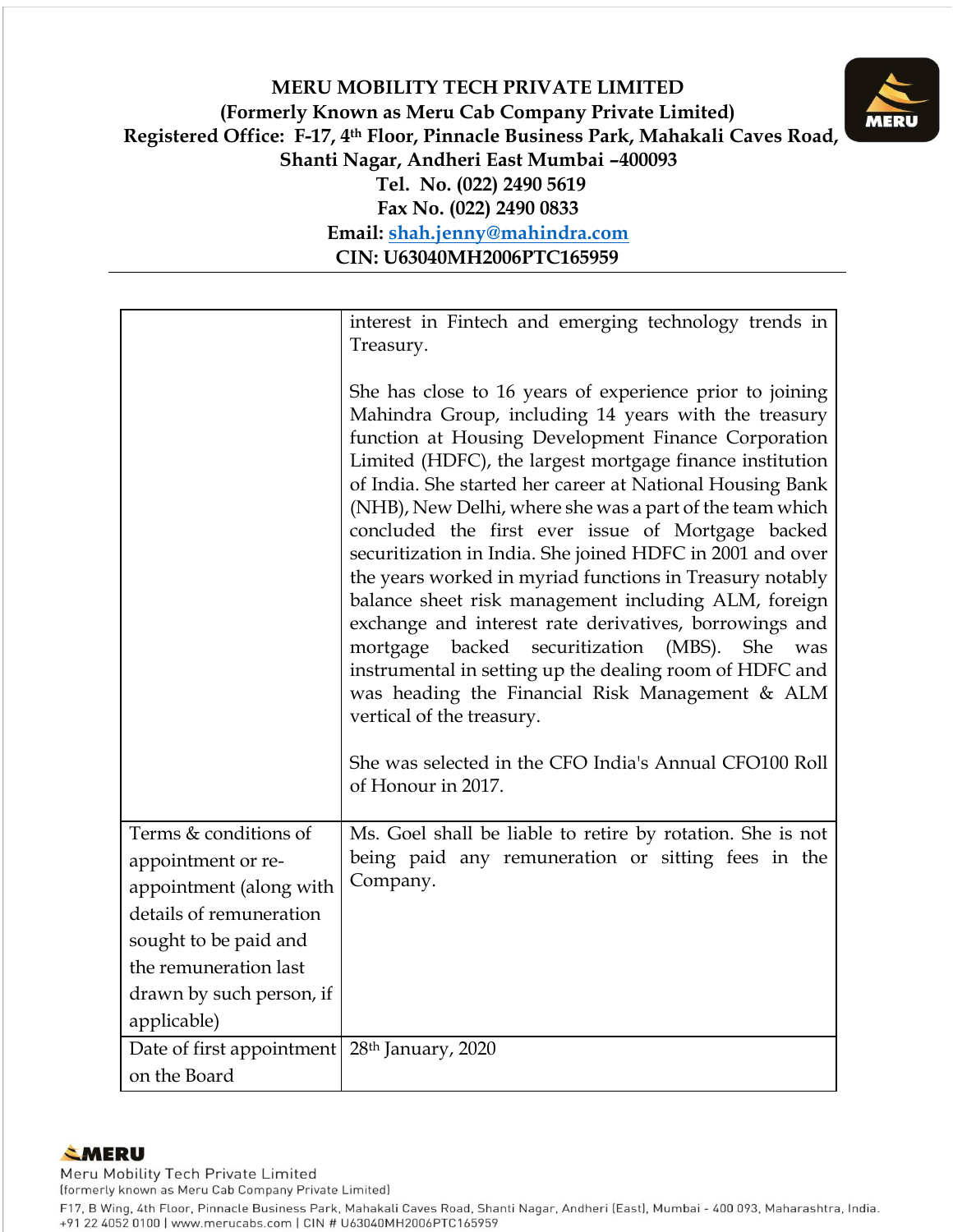

**SMERU** 

Meru Mobility Tech Private Limited

(formerly known as Meru Cab Company Private Limited)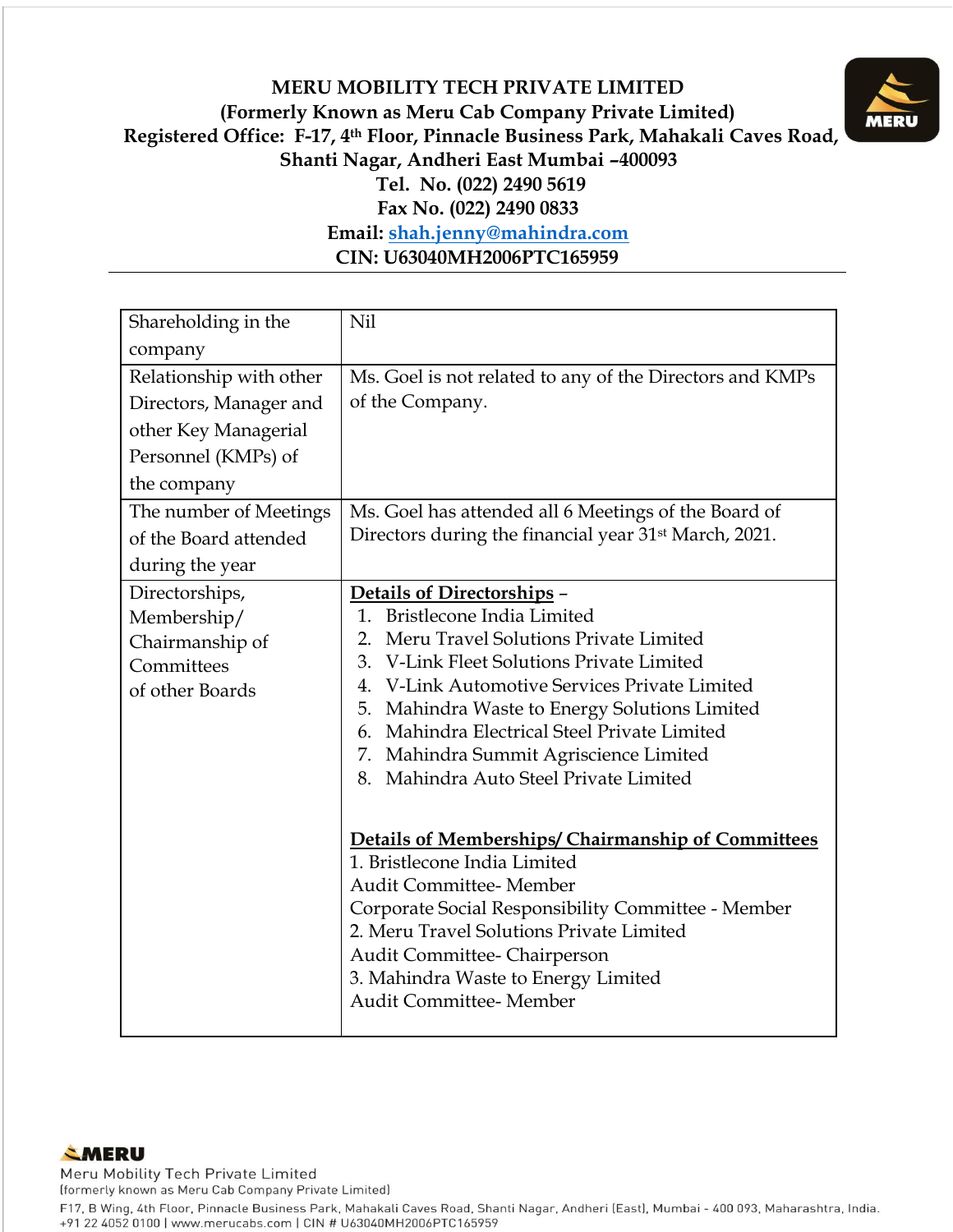

#### **ITEM NO. 3**

M/s. B. K. Khare & Co., Chartered Accountants, (Firm Registration No. 105102W) were appointed as the Statutory Auditors of the Company upon recommendation of the Board of Directors of the Company, by the Members at the Extra-Ordinary General Meeting held on 20th November, 2020 to hold the office from 2nd November, 2020 until the conclusion of the next Annual General Meeting of the Company to fill the casual vacancy caused by the resignation of BSR & Co. LLP, Chartered Accountants, Mumbai having Firm Registration No: 101248W/W-100022.

The Board of Directors have recommended to the Members, the appointment of M/s. B. K. Khare & Co., Chartered Accountants, (Firm Registration No. 105102W) as the Statutory Auditors of the Company for a term of 5 (five) years from the conclusion of this Annual General Meeting of the Company to the conclusion of the 20th Annual General Meeting of the Company to be held in the year 2026.

M/s. B. K. Khare & Co., have given their written consent to act as Statutory Auditors of the Company, if appointed and have also confirmed that the said appointment would be in conformity with the provisions of section 139 and 141 of Companies Act, 2013 read with the Companies (Audit and Auditors) Rules, 2014.

The Board recommends the Ordinary Resolution set out at item no. 3 of the Notice for the approval of the members.

**SMERU** Meru Mobility Tech Private Limited

(formerly known as Meru Cab Company Private Limited) F17, B Wing, 4th Floor, Pinnacle Business Park, Mahakali Caves Road, Shanti Nagar, Andheri (East), Mumbai - 400 093, Maharashtra, India.

+91 22 4052 0100 | www.merucabs.com | CIN # U63040MH2006PTC165959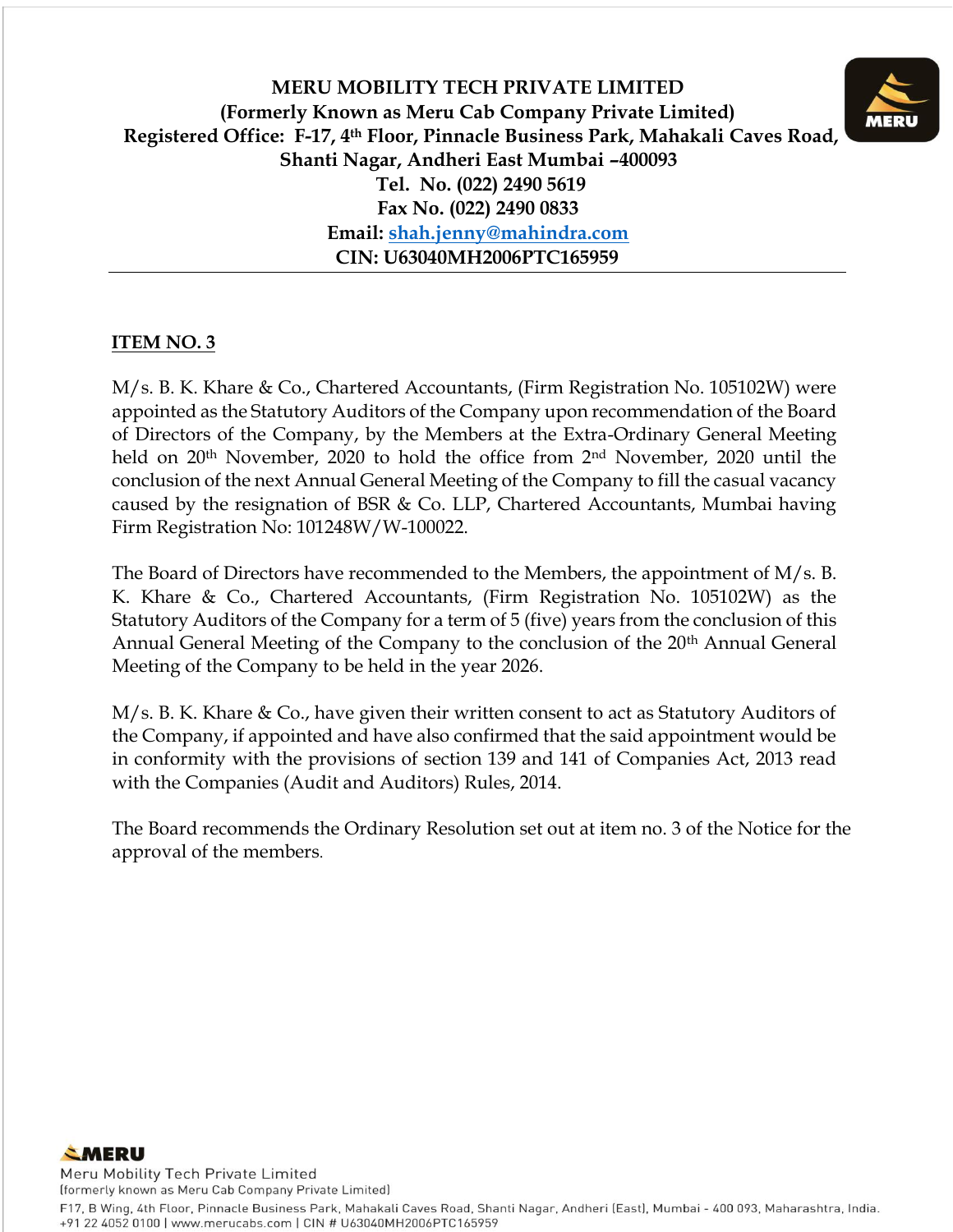## **EXPLANATORY STATEMENT IN RESPECT OF THE SPECIAL BUSINESS PURSUANT TO SECTION 102 OF THE COMPANIES ACT, 2013**

**================================================================**

#### **ITEM NO. 4**

Ms. Suman Mishra was appointed as an Additional Director of the Company by the Board of Directors by a resolution passed by circulation w.e.f. 14<sup>th</sup> April, 2021 to hold office up to the date of this Annual General Meeting pursuant to section 161 of the Companies Act, 2013.

The Company has received, pursuant to Section 160 of the Companies Act, 2013, notice in writing from a member proposing candidature of Ms. Suman Mishra to the office of Director of the Company.

Ms. Suman Mishra has given her consent to act as Director of the Company and also confirmed that she is not disqualified from being appointed as a Director of the Company as per Section 164(2) of the Companies Act, 2013.

The brief profile of Ms. Suman Mishra (DIN: 06727958) is as under:

Ms. Suman Mishra is Senior Vice President, Capital Allocation at Mahindra & Mahindra Limited.

Her key focus areas are strategy development and implementation, evaluating investments and capital allocation.

She works across various group companies on strategic initiatives and explores new portfolio opportunities. She was recognized as Economic Times 40 under 40 business leaders and Economic Times Woman Ahead in 2019. Prior to joining Mahindra, Ms. Suman Mishra was Head, Corporate Project Management at Cipla and was responsible for 300+ product launches globally (USA, Europe, India and International). She was also responsible for various special projects for the CEO's office and a convenor of the Operating Committee responsible for handling product and process issues. Before Cipla,



Meru Mobility Tech Private Limited (formerly known as Meru Cab Company Private Limited) F17, B Wing, 4th Floor, Pinnacle Business Park, Mahakali Caves Road, Shanti Nagar, Andheri (East), Mumbai - 400 093, Maharashtra, India. +91 22 4052 0100 | www.merucabs.com | CIN # U63040MH2006PTC165959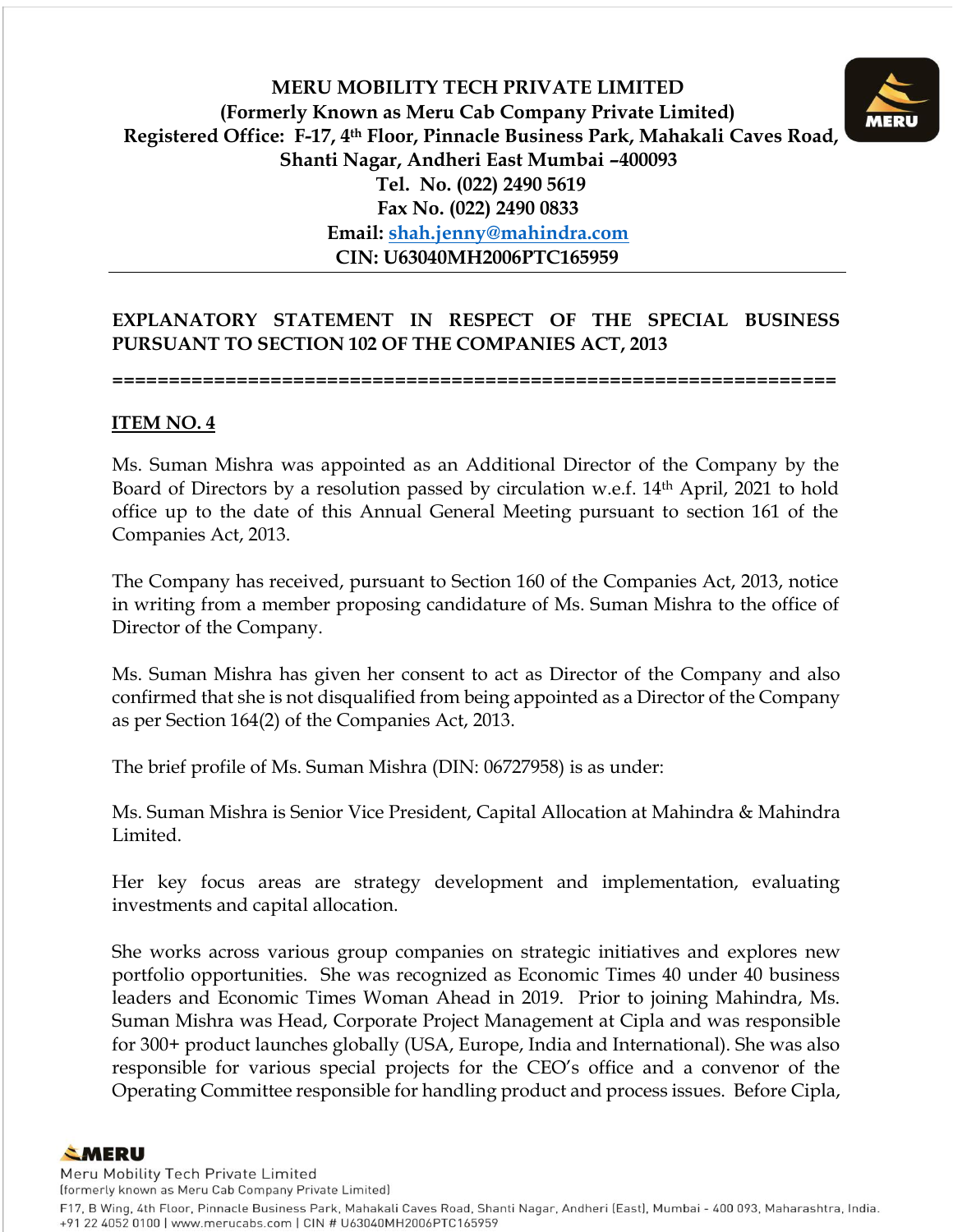

She is an MBA from University of Michigan, Ross School of Business where she graduated with high distinction. She is a Computer Engineer from NTU Singapore where she graduated with First Class Honours.

The following additional information as required under Secretarial Standard for General Meeting, other than qualification and experience which are given above, is provided in respect of Ms. Suman Mishra (DIN: 06727958):

| Age                                            | 42 years                                                    |
|------------------------------------------------|-------------------------------------------------------------|
| Terms & conditions of                          | Appointed as an Additional Director on the Board of         |
| appointment<br>$\overline{\phantom{a}}$<br>re- | Directors of the Company w.e.f. 14th April, 2021. She shall |
| appointment (along with                        | be liable to retire by rotation.                            |
| details of remuneration                        |                                                             |
| sought to be paid and the                      | No remuneration will be paid to Ms. Suman Mishra.           |
| remuneration last drawn                        |                                                             |
| by such person, if                             |                                                             |
| applicable)                                    |                                                             |
| Date of first appointment                      | 14th April, 2021                                            |
| on the Board                                   |                                                             |
| in<br>Shareholding<br>the                      | Nil                                                         |
| company                                        |                                                             |
| Relationship with other                        | Ms. Mishra is not related to any of the Directors and       |
| Directors, Manager and                         | KMPs of the Company.                                        |
| other Key Managerial                           |                                                             |
| Personnel (KMPs) of the                        |                                                             |
| company                                        |                                                             |
| The number of Meetings                         | Not Applicable                                              |
| of the Board attended                          |                                                             |
| during the year                                |                                                             |

# **SMERU**

Meru Mobility Tech Private Limited

(formerly known as Meru Cab Company Private Limited)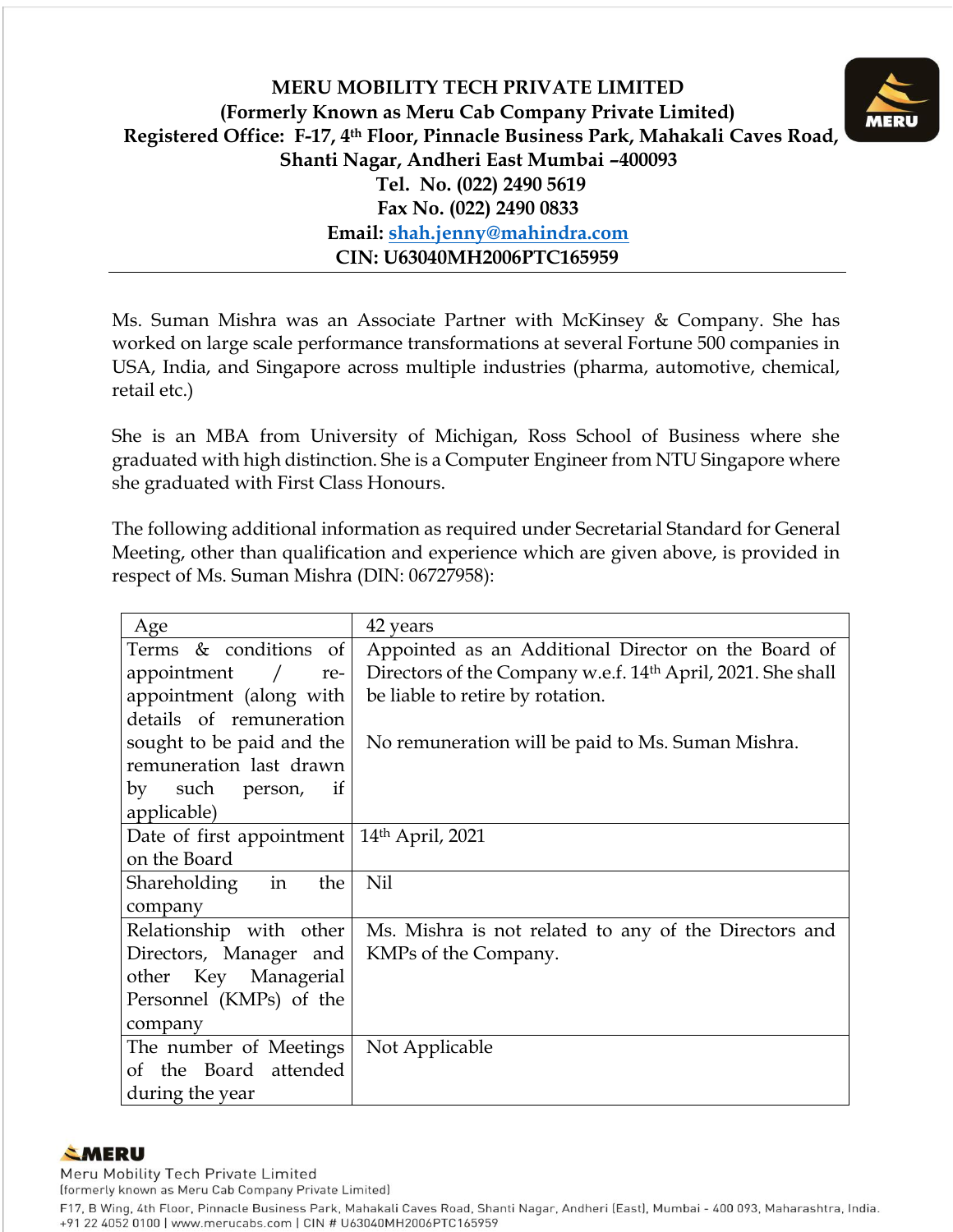| Other         | Directorships,   Details of other Directorships-                                          |
|---------------|-------------------------------------------------------------------------------------------|
| Membership/   | 1. Medwell Ventures Private Limited                                                       |
|               | Chairmanship of other   2. Meru Travel Solutions Private Limited                          |
| <b>Boards</b> | 3. V-Link Fleet Solutions Private Limited                                                 |
|               | 4. V-Link Automotive Services Private Limited                                             |
|               | Details of other Chairmanship and Memberships of<br><b>Committee of other Boards: Nil</b> |

The Board is of the view that Ms. Mishra's knowledge and experience will be of immense benefit and value to the Company and recommends her appointment to the Members of the Company.

Save and except Ms. Suman Mishra and her relatives, none of the other Directors, Key Managerial Personnel (KMP) of the Company and their relatives are, in any way, concerned or interested, financially or otherwise in the Ordinary Resolution set out at item no. 4 of the Notice.

The Board recommends the Ordinary Resolution set out at item no. 4 of the Notice for the approval of the members.

**For and on behalf of Board**

**Kannan Chakravarthy Chairman DIN: 08021737**

**Place**: Mumbai **Date**: 10th May, 2021

**SMERU** Meru Mobility Tech Private Limited (formerly known as Meru Cab Company Private Limited) F17, B Wing, 4th Floor, Pinnacle Business Park, Mahakali Caves Road, Shanti Nagar, Andheri (East), Mumbai - 400 093, Maharashtra, India. +91 22 4052 0100 | www.merucabs.com | CIN # U63040MH2006PTC165959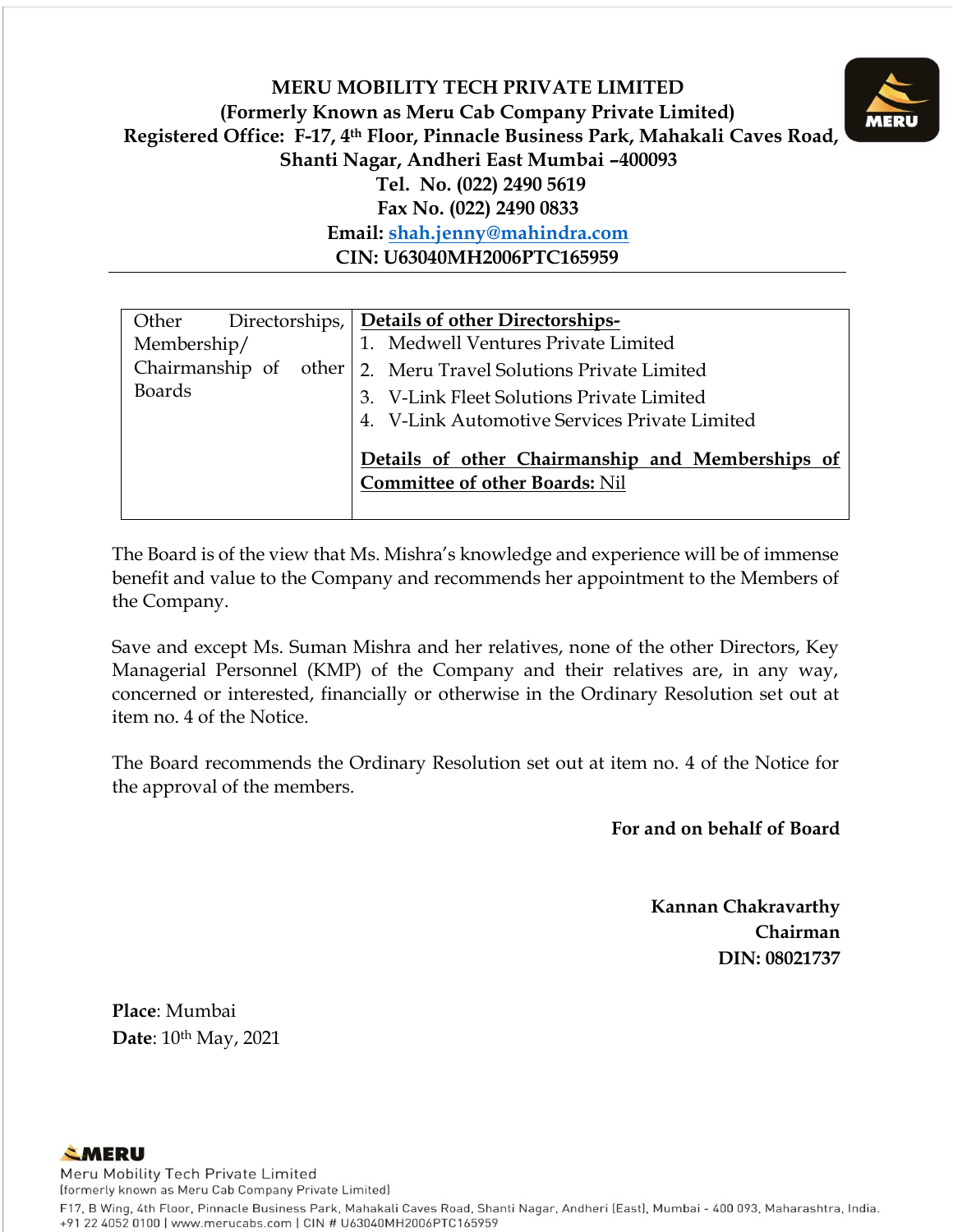

#### **Registered Office**:

F-17, 4th Floor, Pinnacle Business Park, Mahakali Caves Road, Shanti Nagar, Andheri E, Mumbai – 400 093. CIN: U63040MH2006PTC165959 Email Id: shah.jenn[y@mahindra.com](mailto:mayekar.shweta@mahindra.com) Tel. +91 22 2490 5619 Fax: +91 22 2490 0833

**SMERU** Meru Mobility Tech Private Limited

(formerly known as Meru Cab Company Private Limited)